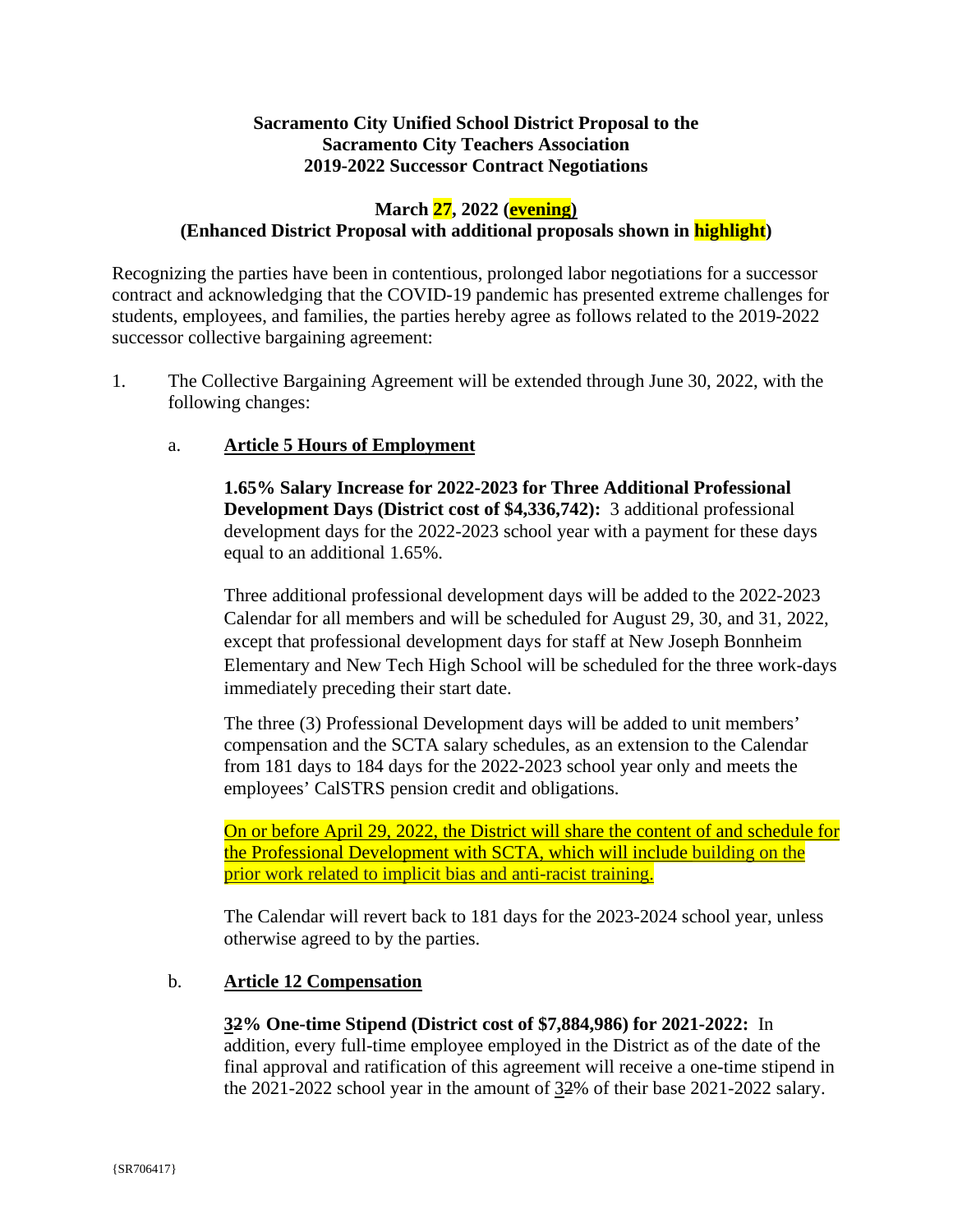This stipend will be prorated for part-time employees. This stipend will be paid within ninety (90) days of final approval and ratification of this agreement.

**1% One-time Stipend (District cost of \$2,440,232) for 2019-2020:** In addition, every full-time employee employed in the District as of the date of the final approval and ratification of this agreement will receive a one-time stipend in the 2021-2022 school year in the amount of 1% of their base 2019-2020 salary. This stipend will be prorated for part-time employees. This stipend will be paid within ninety (90) days of final approval and ratification of this agreement.

**1% One-time Stipend (District cost of \$2,470,694) for 2020-2021:** In addition, every full-time employee employed in the District as of the date of the final approval and ratification of this agreement will receive a one-time stipend in the 2021-2022 school year in the amount of 1% of their base 2020-2021 salary. This stipend will be prorated for part-time employees. This stipend will be paid within ninety (90) days of final approval and ratification of this agreement.

**2% Ongoing Salary Increase (District cost of \$5,256,657):** The salary schedule will be increased as follows based on health benefit savings.

19-20 See above one-time stipend

20-21 See above one-time stipend

21-22 2% ongoing across the board

**\$3,000 Signing Bonus:** Any new employee hired into a certificated position in the SCTA bargaining unit for the 2022-2023 school year and on or before September 15, 2022, will be eligible for a \$3,000 signing bonus. In order to receive the signing bonus, the employee must provide service to the District for the entire 2022-2023 school year and the stipend will be paid on or before July 30, 2023.

# c. **Article 13 Employee Benefits**

**100% Fully Paid Benefits in the Current Kaiser Plan at all levels (employee, two-party, and family):** District contribution at 100% of the Kaiser Plan rate at all levels commencing July 1, 2022.

**\$250/month Cash-in-Lieu of Health Benefits:** Cash in lieu in an amount of \$250 per month for employees who provide proof of other health benefit coverage.

**Stipend for Employees Currently Enrolled in HealthNet:** Commencing July 1, 2022 and for the 2022-2023 school year only, the District will provide a stipend to employees enrolled in the District's HealthNet benefit plan as of March 22, 2022 and who remain in the plan for the 2022-2023 school year. The stipend